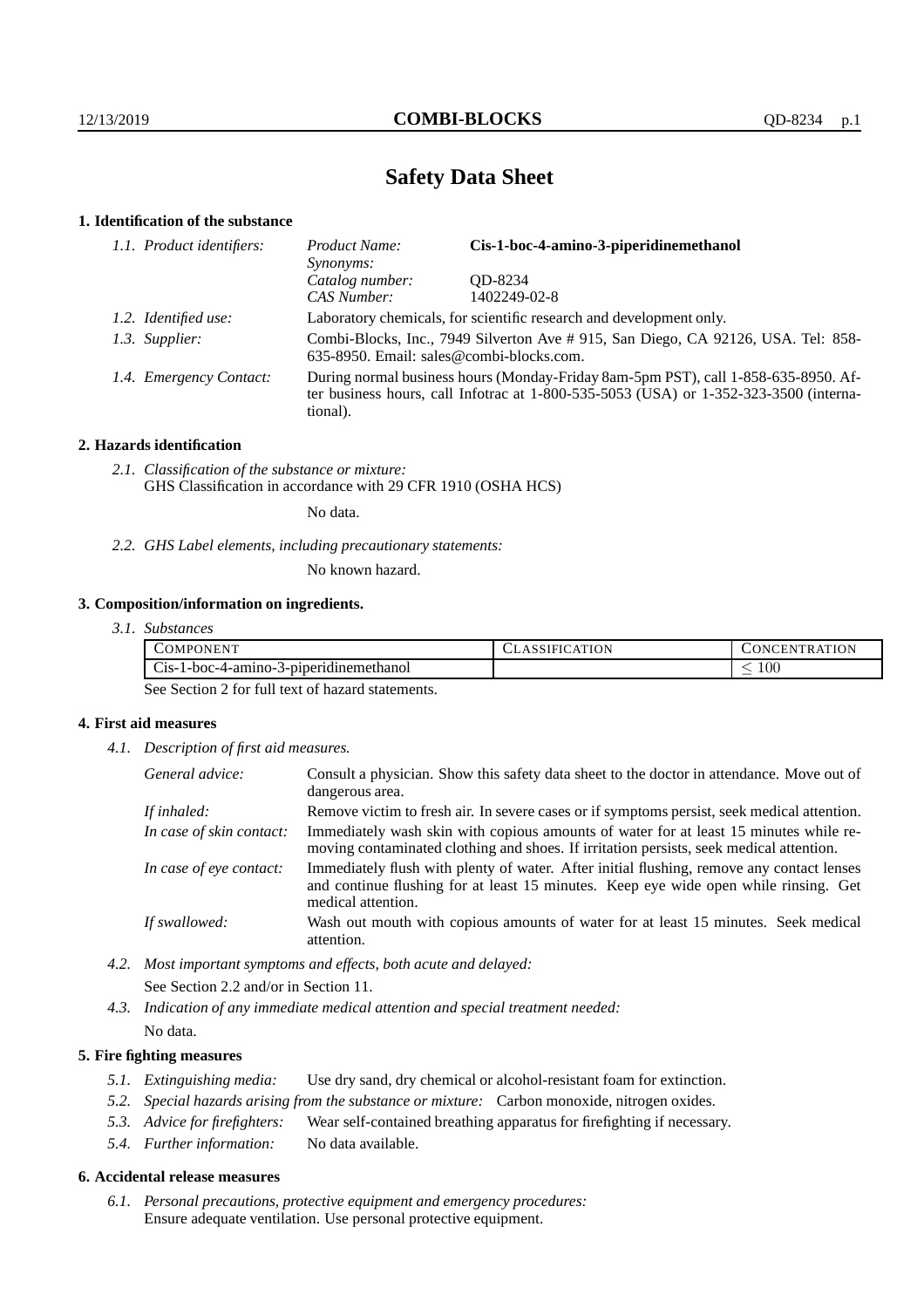|                                                                | 6.2. Environmental precautions:            |                                                                                                                                                                                                                                                                                                                        |  |
|----------------------------------------------------------------|--------------------------------------------|------------------------------------------------------------------------------------------------------------------------------------------------------------------------------------------------------------------------------------------------------------------------------------------------------------------------|--|
|                                                                |                                            | Should not be released into the environment. See Section 12 for additional ecological information.                                                                                                                                                                                                                     |  |
| Methods and materials for containment and cleaning up:<br>6.3. |                                            |                                                                                                                                                                                                                                                                                                                        |  |
|                                                                |                                            | Sweep up or vacuum up spillage and collect in suitable container for disposal.                                                                                                                                                                                                                                         |  |
|                                                                | 6.4. Reference to other sections:          |                                                                                                                                                                                                                                                                                                                        |  |
|                                                                |                                            | Refer to protective measures listed in Sections 8 and 13.                                                                                                                                                                                                                                                              |  |
|                                                                | 7. Handling and storage                    |                                                                                                                                                                                                                                                                                                                        |  |
|                                                                |                                            | 7.1. Precautions for safe handling: Avoid contact with skin and eyes. Avoid inhalation of vapour or mist. Keep away<br>from sources of ignition - No smoking. Take measures to prevent the build up of electro-<br>static charge. For precautions see section 2.2.                                                     |  |
| 7.2.                                                           |                                            | Conditions for safe storage, including any incompatibilities: Keep container tightly closed in a dry and well-ventilated<br>place. Containers which are opened must be carefully resealed and kept upright to prevent<br>leakage.                                                                                      |  |
|                                                                | 7.3. Specific end use(s):                  | Laboratory chemicals, for scientific research and development only.                                                                                                                                                                                                                                                    |  |
|                                                                | 8. Exposure Controls / Personal protection |                                                                                                                                                                                                                                                                                                                        |  |
|                                                                | 8.1. Control parameters:                   |                                                                                                                                                                                                                                                                                                                        |  |
|                                                                |                                            | Components with workplace control parameters: Contains no substances with occupational exposure limit values.                                                                                                                                                                                                          |  |
| 8.2.                                                           | Exposure controls:                         |                                                                                                                                                                                                                                                                                                                        |  |
|                                                                |                                            | Appropriate engineering controls: Ensure that eyewash stations and safety showers are close to the workstation<br>location. Ensure adequate ventilation, especially in confined areas.                                                                                                                                 |  |
|                                                                | Personal protective equipment:             |                                                                                                                                                                                                                                                                                                                        |  |
|                                                                | Eye/face protection:                       | Wear appropriate protective eyeglasses or chemical safety goggles as described by OSHA's<br>eye and face protection regulations in 29 CFR 1910.133 or European Standard EN166.                                                                                                                                         |  |
|                                                                | Skin protection:                           | Handle with gloves. Gloves must be inspected prior to use. Use proper glove removal<br>technique (without touching glove's outer surface) to avoid skin contact with this product.<br>Dispose of contaminated gloves after use in accordance with applicable laws and good<br>laboratory practices. Wash and dry hands |  |
|                                                                | <b>Body Protection:</b>                    | Complete suit protecting against chemicals, Flame retardant antistatic protective clothing.,<br>The type of protective equipment must be selected according to the concentration and<br>amount of the dangerous substance at the specific workplace.                                                                   |  |
|                                                                | Departementation                           |                                                                                                                                                                                                                                                                                                                        |  |

Respiratory protection:

Control of environmental exposure: Prevent further leakage or spillage if safe to do so. Do not let product enter drains.

# **9. Physical and chemical properties**

*9.1. Information on basic physical and chemical properties*

| (a)      |                                               | Solid    |
|----------|-----------------------------------------------|----------|
|          | Appearance:                                   |          |
| (b)      | Odour:                                        | No data  |
| (c)      | Odour Threshold:                              | No data  |
| (d)      | pH:                                           | No data  |
| (e)      | Melting point/freezing point:                 | No date. |
| (f)      | Initial boiling point and boiling range:      | No data  |
| (g)      | Flash point:                                  | No data  |
| (h)      | Evaporatoin rate:                             | No data  |
| (i)      | Flammability (solid, gas):                    | No data  |
| (j)      | Upper/lower flammability or explosive limits: | No data  |
| $\rm(k)$ | Vapour pressure:                              | No data  |
| (1)      | Vapour density:                               | No data  |
| (m)      | Relative density:                             | No data  |
| (n)      | Water solubility:                             | No data  |
| (0)      | Partition coefficient: n-octanol/water:       | No data  |
| (p)      | Auto-ignition:                                | No data  |
| (q)      | Decomposition temperature:                    | No data  |
| (r)      | Viscosity:                                    | No data  |
| (s)      | Explosive properties:                         | No data  |
| (t)      | Oxidizing properties:                         | No data  |